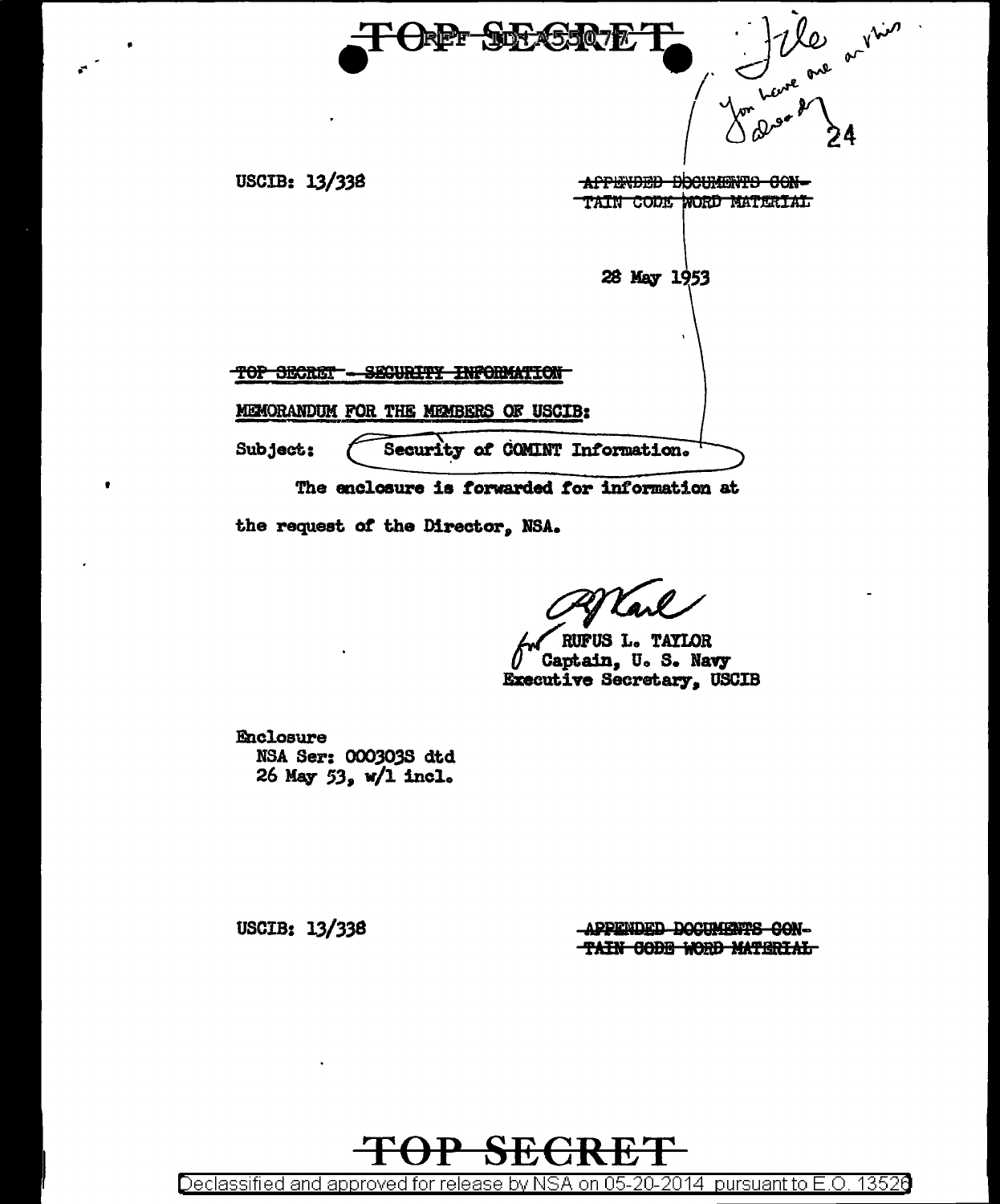

This document is to be read only by those personnel officially indoctrinated in accordance with com-<br>munication intelligence security regulations and authorized to receive the information reported herein.

NATIONAL SECURITY AGENCY WASHINGTON 25. D. C.

Serial: 000303S

26 May 1953

<del>TOP SECRET CANOE -</del> SECURITY INFORMATION

MEMORANDUM FOR THE ACTING EXECUTIVE SECRETARY. USCIB

SUBJECT: Security of COMINT Information

1. During the period November 1952 - March 1953, the Director. NSA, received a considerable number of reports of incidents wherein COMINT information has been subjected to compromise. A summary of the incidents in which the Director, NSA, has determined that COMINT information must be considered potentially compromised is attached as Inclosure 1.

2. In one of the incidents summarized (paragraph 5 of the inclosure), the loss of a COMINT document can not be explained. The document is believed, however, to have been inadvertently destroyed. In all of the other incidents, COMINT information was subjected to compromise as the result of inadvertent failure to observe established rules and procedures for maintaining the security of COMINT communications.

3. The Director, NSA, has not observed thus far any positive evidence that foreign countries have exploited the compromises summarized in the inclosure. Although in some or all of these instances, the material in question actually may never have been obtained by unauthorized persons, the possibility that it has been compromised definitely exists. and the consequences must be faced.

4. As is indicated in the inclosure, certain COMINT codewords must be considered compromised. No positive security benefits would be expocted to result from supersession of these codewords and no codeword changes therefore are recommended at this time.

5. It is requested that copies of this correspondence be forwarded to USCIB members for information. It is obvious that all possible effort must be exerted to prevent further compromises, and

Enclosure with USCIB 13/338 dated 28 May 1953.

NATIONAL SECURITY AGENCY

Form, 781-C108C TOP SECRET CANOE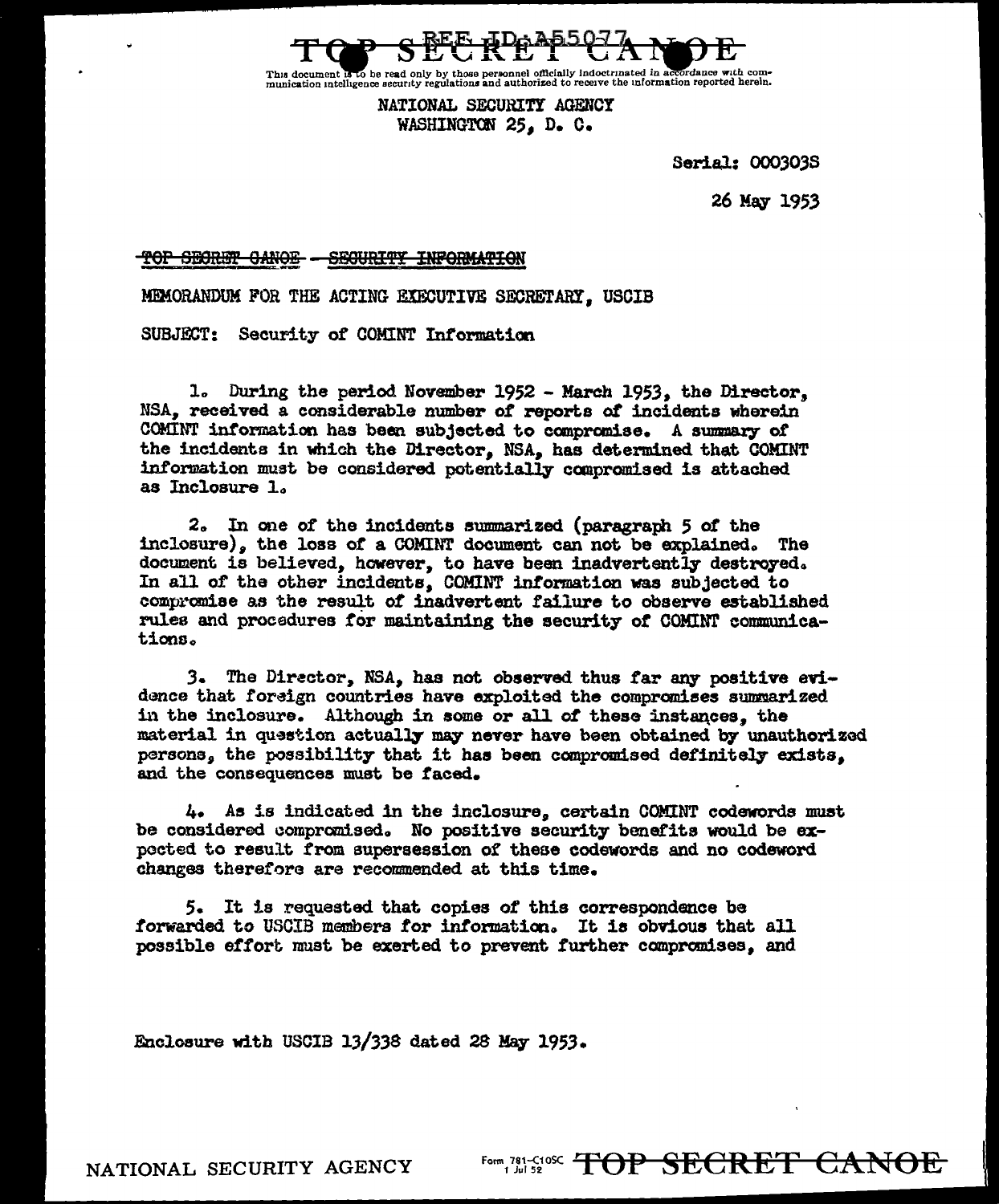

rsonnel officially indoctrinated in accordance with com-<br>id authorized to receive the information reported herein. This document is to be read only by those<br>munication intelligence security regulation

TOP SECRET CANOE - SECURITY INFORMATION

Ser: 0003038

26 May 1953

USCIB members are enjoined to take all possible measures within activities under their jurisdiction to insure better security. The Director, NSA, will forward a copy to SUSIO with a request that appropriate British authorities be informed of its contents.

FOR THE DIRECTOR:

(Signed) ALFRED R. MARCY Colonel, US Army<br>Chief of Staff

Incl:  $a/s$ 

NATIONAL SECURITY AGENCY

Form, 781-SIOSE-TOP SECRET CANOE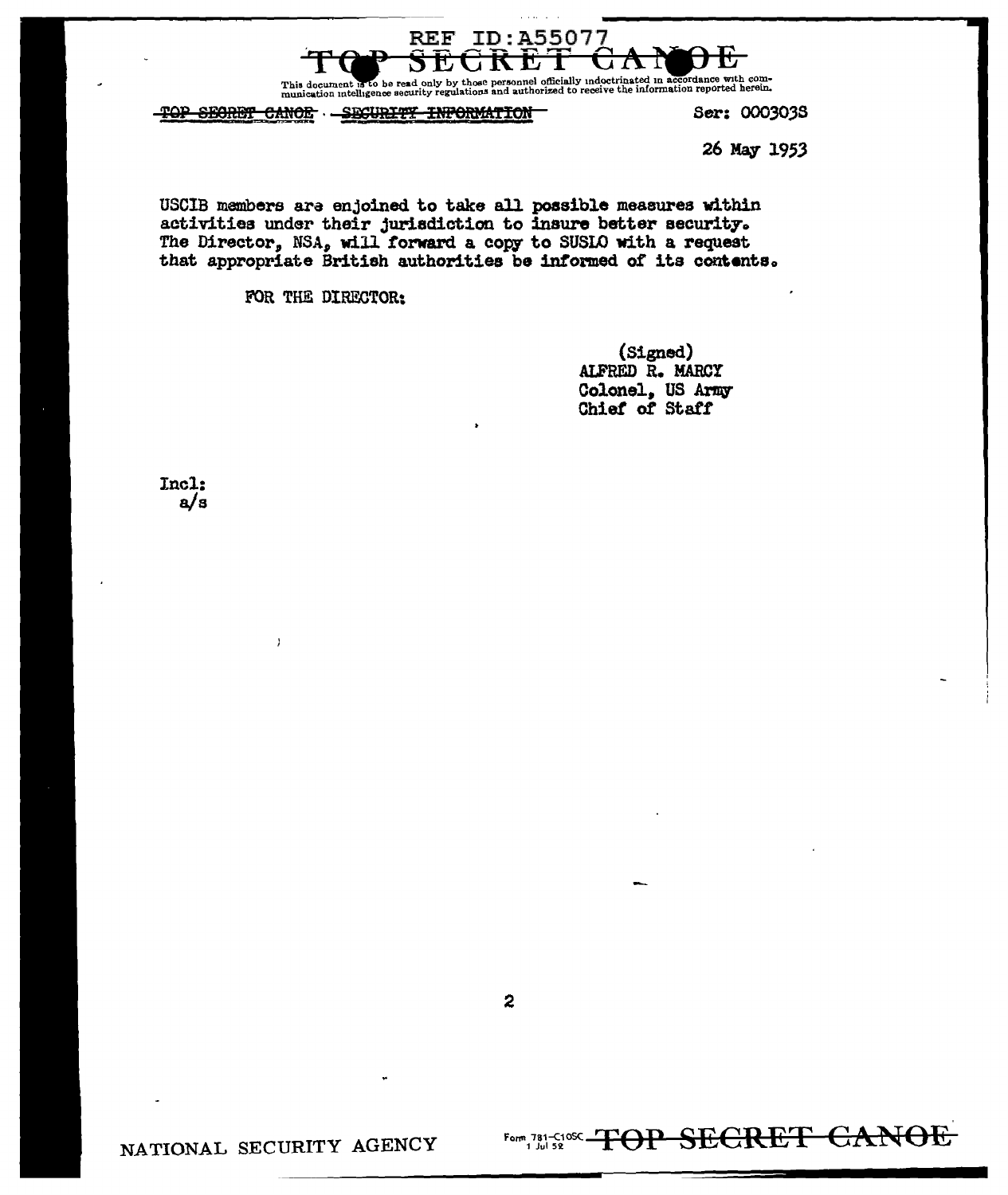

This document in to be read only by those personnel officially indoctrinated in accordance with com-<br>munication intelligence security regulations and authorized to receive the information reported herein.

## TOP SECRET CANOE - SECURITY INFORMATION

EO  $3.3(h)(2)$ PL 86-36/50 USC 3605

## SUMMARY OF RECENT COMPROMISES OF COMINT INFORMATION

1. A TOP SECRET CANOE message and six SECRET CHUTE messages originated at HQ NSA, and transmitted in an ORCUS system on various long-distance circuits were subjected to compromise (and must be considered compromised) because of an error which occurred on 10 November 1952 at CommSupAct, The nature of the violation was the use of a "decrypt only" rotor arrangement at for the encryption of two messages transmitted (ORCUS off-line) from that location. The TOP SECRET message mentioned above indicated that **communications** are being exploited. The SECRET messages reveal successes in studies of call signs, operating signals and frequency allocations.

2. On 20 December 1952, a message classified SECRET CHUTE was inadvertently transmitted in plain-language on land-line from HQ ASA, Europe, Frankfurt, to 8608 AAU, Scheyern. As a result of this transmission security violation, the message must be considered compromised. The message contains a reference to land has been solved reveals thereby that the and is being exploited. The report of investigation by ASA Europe stated that the two mon responsible were severely reprimanded.

3. Four messages, wo sent 30 December 1952, and two sent 31 December 1952, are considered compromised as the result of operator error on those dates at 8611 AAU, Baumholder. The nature of the error was re-use of ORCUS (off-line) message rotor alignments, and failure to check-decrypt prior to transmission of the messages. Each of the messages was classified SECRET CHUTE, and consisted of intercept operators' log extracts. The texts indicated some exploitation of but no elements of cryptanalysis were indicated. A full investigation of the incidents has been conducted by ASA, Europe, whereupon it was decided that the form of logging at encrypting positions must be changed, and a formal training program must be conducted at 8611 AAU.

 $4<sub>c</sub>$  On 24 January 1953, the 6920th Security Group reported the inadvertent transmission in the clear of the COMINT codeword TWEED over an on-line APOLIO circuit between the 6920th Security Group, Johnson Air Base, Irumagawa, and the 2143rd Air Weather Wing, Tokyo. There was no clear-text transmission of codeword information. As a result of this error, the codoword must be considered compromised. The 6920th Security Group now requires that on-line operators send a preliminary stereotyped unclassified plain-language transmission prior to encipherment in such cases. This procedure should prevent recurrence of the error.

Form 781-C10SC THOP SECRET CANOR